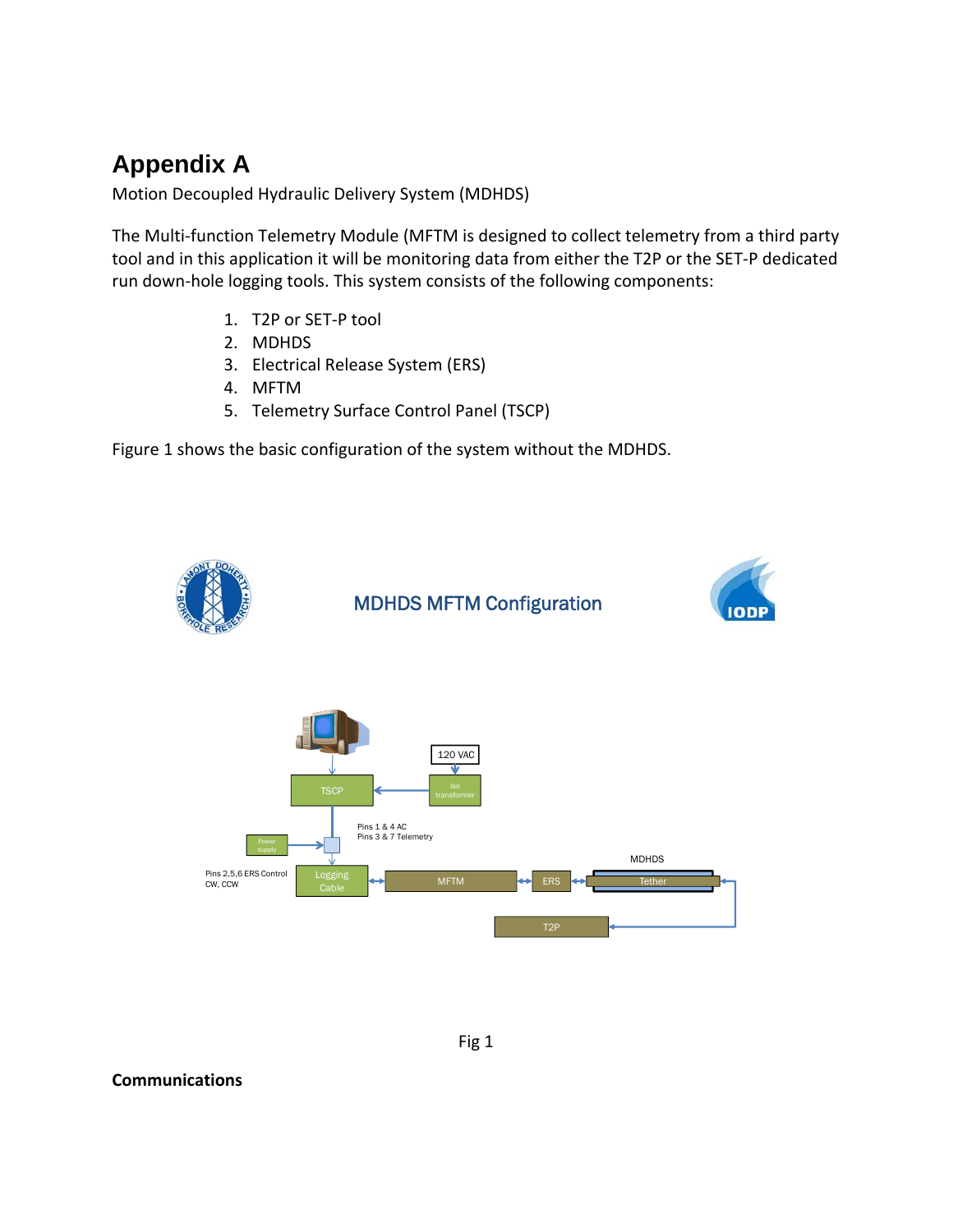There are two communication paths in this configuration; one from the third party tool to the MFTM and the second from the MFTM to the TSCP. The third party tool transmits data at a one second rate over a RS232 connection configured as 9,600 baud, 8 data bits, 1 stop bit, and no parity. The connection is made over a tether that uses a RG142 50 ohm coaxial cable. Since there is no mechanical connection between the third party tool and the MFTM chassis the shield is ground (SLB pin 13) and the center conductor is transmit (SLB pin 11). The baud rate is configured within the Netburner firmware located in the Sub\_Surface\_Comm\_handler. The TSCP outputs RS232 connection configured as 115,200 baud, 8 data bits, 1 stop bit and no parity. This connection is a DB9 connector located on the back panel of the TSCP.



4/18/2011 11:04:45 AM f=0.57 C:\Documents and Settings\chetmaniak\My Documents\eagle\ERS April 2011\ERS April 2011.sch (Sheet: 1/1)

## **Dip Switch configuration**

The Dip-switch's on the MFTM Communication board will control the operational mode that the Communication's board will boot up in. A one (1) denotes the on position.

- 1. Normal mode (MGT,MSS,ELIC)
- 2. Switch 1 (Tool power supply off J2[36])
- 3. Switch 2 (No MGT)
- 4. Switch 3 (No MSS)
- 5. Switch 6,5,4 (Diagnostics mode view as binary)
	- a. 000 (MODE\_NORMAL)
	- b. 001 (MODE\_CHARGEN)
	- c. 010 (MODE\_LOOPBACK\_ELIC)
	- d. 011 (MODE\_LOOPBACK\_TOOLBUS)
	- e. 100 (MODE\_LOOPBACK\_MGT)
	- f. 101 (N/A)
	- g. 110 (N/A)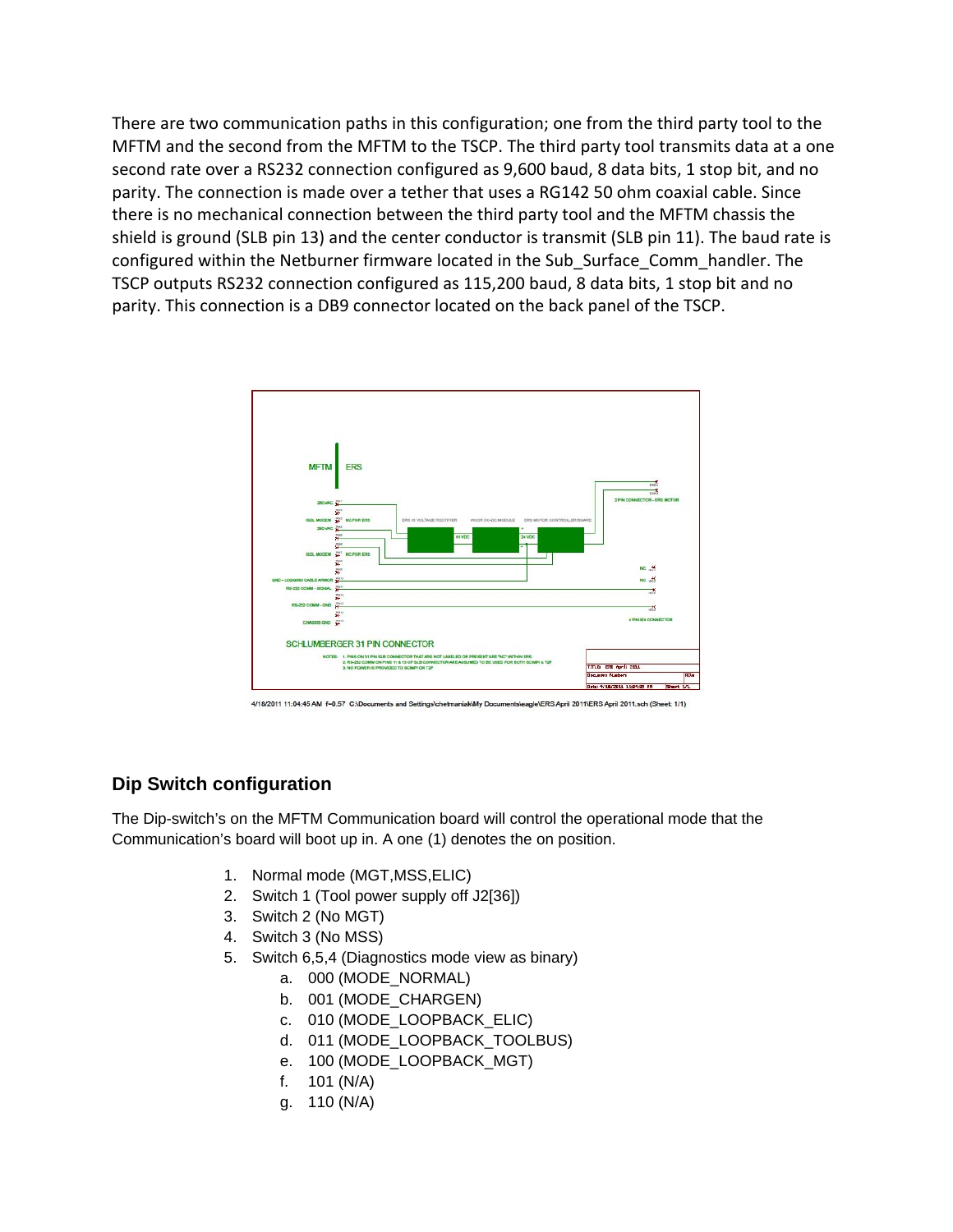- h. 111 (MODE\_MDHDS)
- 6. Switch 7 (isUseDHCP)
	- a. This is commented out in user main.
- 7. Switch 8 (isWaitForReset)
	- a. Also known as "safe boot"mode

## **Dip switch settings for MODE\_MDHDS**

## **1. 11111100**

This dip switch configuration is defined as:

- a) Tool power supply off (24 VDC Vicor supply)
- b) No MGT
- c) No MSS
- d) Switch 4,5,6 MDHDS Mode
- e) Use static IP 10.0.0.75
- f) No WaitForReset



**Fig 3. Dip Switch Settings**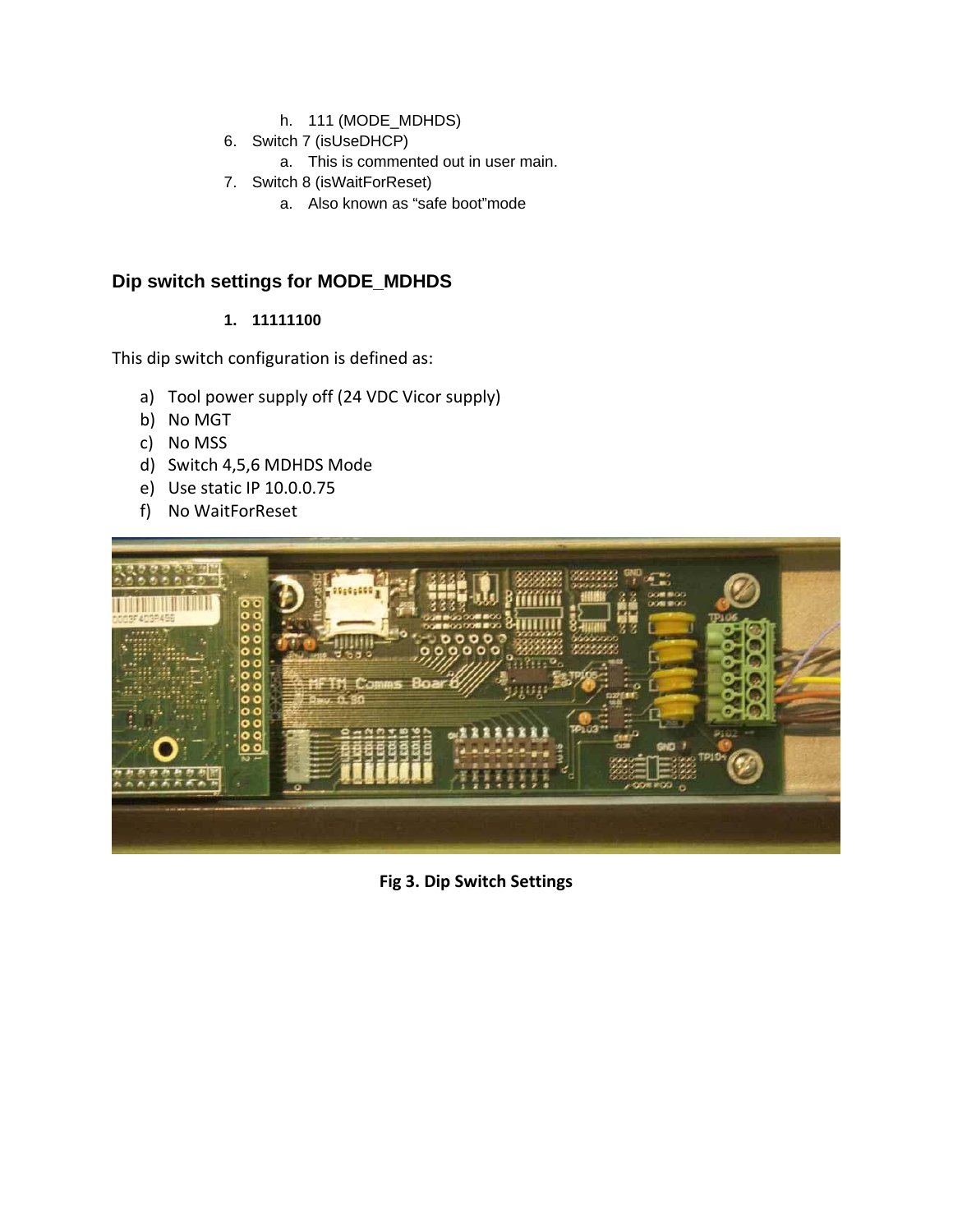

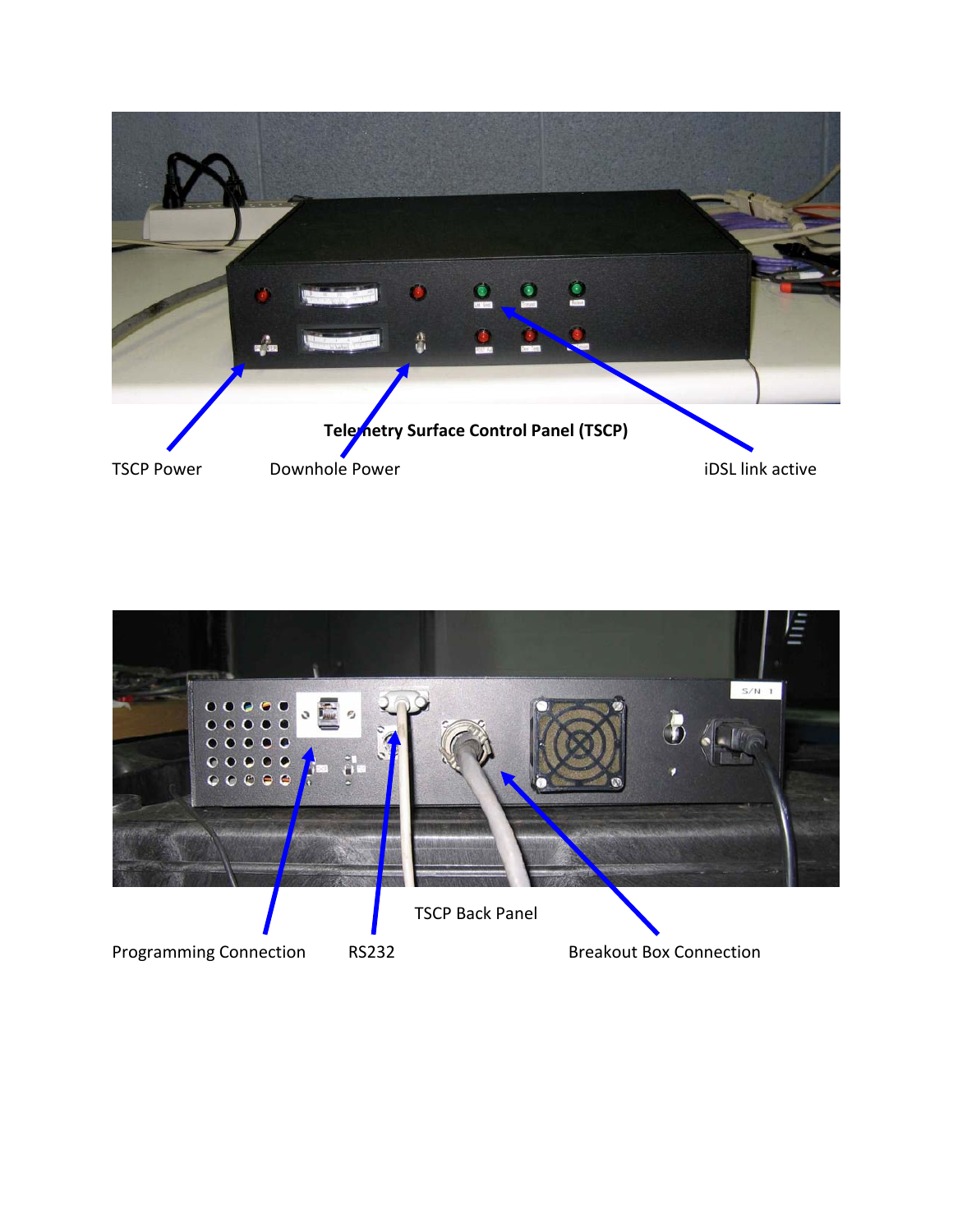

**Telemetry Surface Breakout Box and Cable**

## **Operation**

- Layout the MFTM on the bench and remove the electronics from the pressure housing. Insure that the dipswitch setting is configured for MDHDS. MDHDS dipswitch configuration is 11111100 where a 1 indicates on. Refer to fig 3. This step should be performed prior to shipping of the MFTM.
- On the back panel of the TSCP connect the surface breakout box. This is an 8-pin cannon connector.
- On the breakout box, connect the jumper cable, which has a cannon connector on one end and 8 ‐ 2 mm banana plugs on the other.
- Connect the 2 mm banana plugs to the SLB logging cable interface.
- Connect the surface PC via the RS232 com port to the TSCP. The surface PC should have the T2P logging program (T2P Data Read) installed. This is a LabView program developed using LabView version 8.2.
- Assemble the SLB Cable Head MFTM ERS
- Connect the main power (120 VAC) from the isolation transformer to the TSCP and connect the isolation transformer to the power mains.